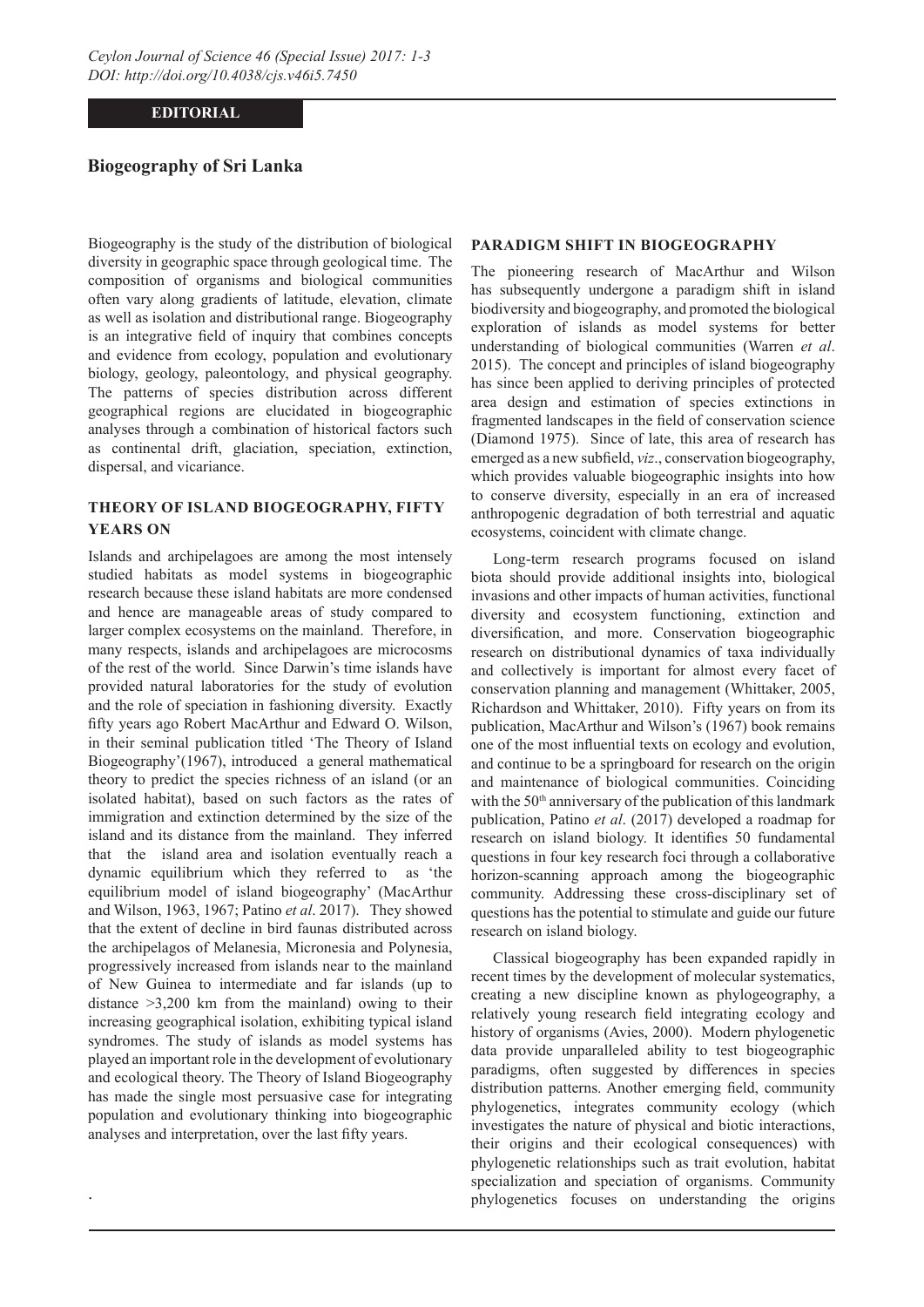and histories of species within a community, and offers hypotheses on the influence of historical and ecological factors in structuring communities (Cavender-Bares *et al*. 2009; Graham and Fine, 2008; Webb *et al*. 2002).Both biogeography and ecology are converging at regional spatial scales and broad temporal scales in recent times towards a better understanding of the processes that determine patterns in nature. The integration of ecology and biogeography is a natural undertaking that is based on evolutionary biology and novel research directions are increasingly aimed at the intersection among these disciplines (Jenkins and Ricklefs, 2011).

### **BIOGEOGRAPHIC SIGNIFICANCE OF SRI LANKA-WESTERN GHATS BIODIVERSITY HOTSPOT**

The Sri Lanka-Western Ghats Biodiversity hotspot offers an excellent platform to examine community assembly and phylogenetic relatedness among its constituents incorporating large scale biogeographic patterns of major clades of both plants and animals (Ashton 2014; Meegaskumbura *et al*. 2002). In particular, our hotspot can be considered as an ideal study site in generating broader-scale insights which could be best revealed by incorporating historical biogeography in to community ecology and phylogenetics.

Furthermore, as a continental (land-bridge) island which had intermittent connections with peninsular India, Sri Lanka may have lost species quite rapidly from a stock which was in excess of equilibrium soon after it had detached from connections to the mainland during more recent geological time periods (*e.g.* Pleistocene extinctions; Biswas 2008). Modern biogeographic analyses along these lines could possibly be extended in predicting the number of taxa left in forest island fragments amidst other land uses applying the MacArthur and Wilson's equilibrium theory of island biogeography at entirely different scales of time and space. This would indeed provide, *inter alia*, a resounding affirmation of the basic robustness of the theory.

Phylogeographic and phylogenetic approaches are being increasingly used in evolutionary biology, ecology and biogeography. One of the most common themes of phylogeographic and phylogenetic studies is the search for 'biological refuges' where species survived when the climate was unsuitable in the surrounding matrix and eventually expanded their ranges in favourable climates. Perhumid SW Sri Lanka is one such refugium on account of its extraordinary endemism, and species richness unique for South Asia, reflecting its history with unusually pristine clarity (Ashton 2014). The ever-wet equatorial climate that prevails in the Malesian archipelago from Sumatra to New Guinea in Papuasia survives today in South Asia only in south-western Sri Lanka. It also manifests an extra-ordinary level of local endemism, especially among its mountain ranges compared with those of similar stature in the Far East, thereby again reflecting a truly ancient biological heritage (Gunatilleke and Ashton 1987; Ashton 2014).

Considering the above, the Sri Lanka-Western Ghats

biodiversity hotspot in general, and Southwest Sri Lanka in particular, offer excellent opportunities to both classical and modern biogeographers, to further unravel *inter alia* the unique role of the Indian Plate in geological times in biotic exchanges across the region, using historical, ecological and phylogenetic biogeographical tools.

## **CONTRIBUTION OF THE SPECIAL ISSUE ON SRI LANKA'S BIOGEOGRAPHY**

In this special issue on Sri Lanka's Biogeography, some papers have used these different tools to research on both terrestrial and aquatic systems. The first paper (Pethiyagoda and Sudasinghe) traces the origins and chronological expansion of the recent history of formal biodiversity exploration, inventorying and taxonomic research, which laid the foundation to subsequent analyses of geographic affinities of the Sri Lankan biota. The second (Wickramagamage) elaborates the historical transformation in Sri Lanka's central highland region, so rich in biological diversity, from ancient times to the end of the European colonization. The chronological history of the rapid decline in the island's primeval lower and upper montane rain forest cover for commercial cultivation of coffee and later tea during the 19th century is highlighted herein. The rest of the contributions in this issue review the current status of biogeography (and ecology) of different taxa and their ecosystems within Sri Lanka and one (*e.g.* sea snakes) in the Indian Ocean, using either classical or phylogenetic biogeographic methodology.

Most of the papers in this issue emphasize the ominous fate that belies the conservation of the remaining natural vegetation distributed in different climatic regions of the island. Some authors also reiterate the urgent need to close our knowledge gaps/shortfalls, such as the 'Linnaean Shortfall' (taxa inadequately collected and taxonomically described, *e.g.* bryophytes), as well as 'Wallacean Shortfall' (poorly understood geographical distributions of most species). Both these lead to a third critical gap in our knowledge, the 'Darwinian Shortfall' (lack of information on phylogenetic relationships and thus the evolutionary history) of many organisms (Hortal *et al*. 2015). It is our sincere wish that this special issue of the Sri Lanka Journal of Science would motivate the new generation of biologists to address these knowledge gaps or shortfalls in history, geography, ecology and phylogeny of Sri Lanka's rich biological diversity, in relation to those of South and Southeast Asian regions. Furthermore, it is also hoped that a renewed interest in biogeography of Sri Lanka as well that of South Asia would stimulate new, insightful hypotheses, revisit older ones and test them rigorously to enrich our understanding of the processes influencing diversification in our region (Biswas 2008).

However, it is ironical that we are in an era where our ability to study biological systems is developing at an unprecedented pace, yet the natural ecosystems that harbor the vital clues of past biogeographic patterns are being destroyed indiscriminately (*e.g.* SW Sri Lanka) without any ecological responsibility, even before they are scientifically documented (Slik 2013). All contributors